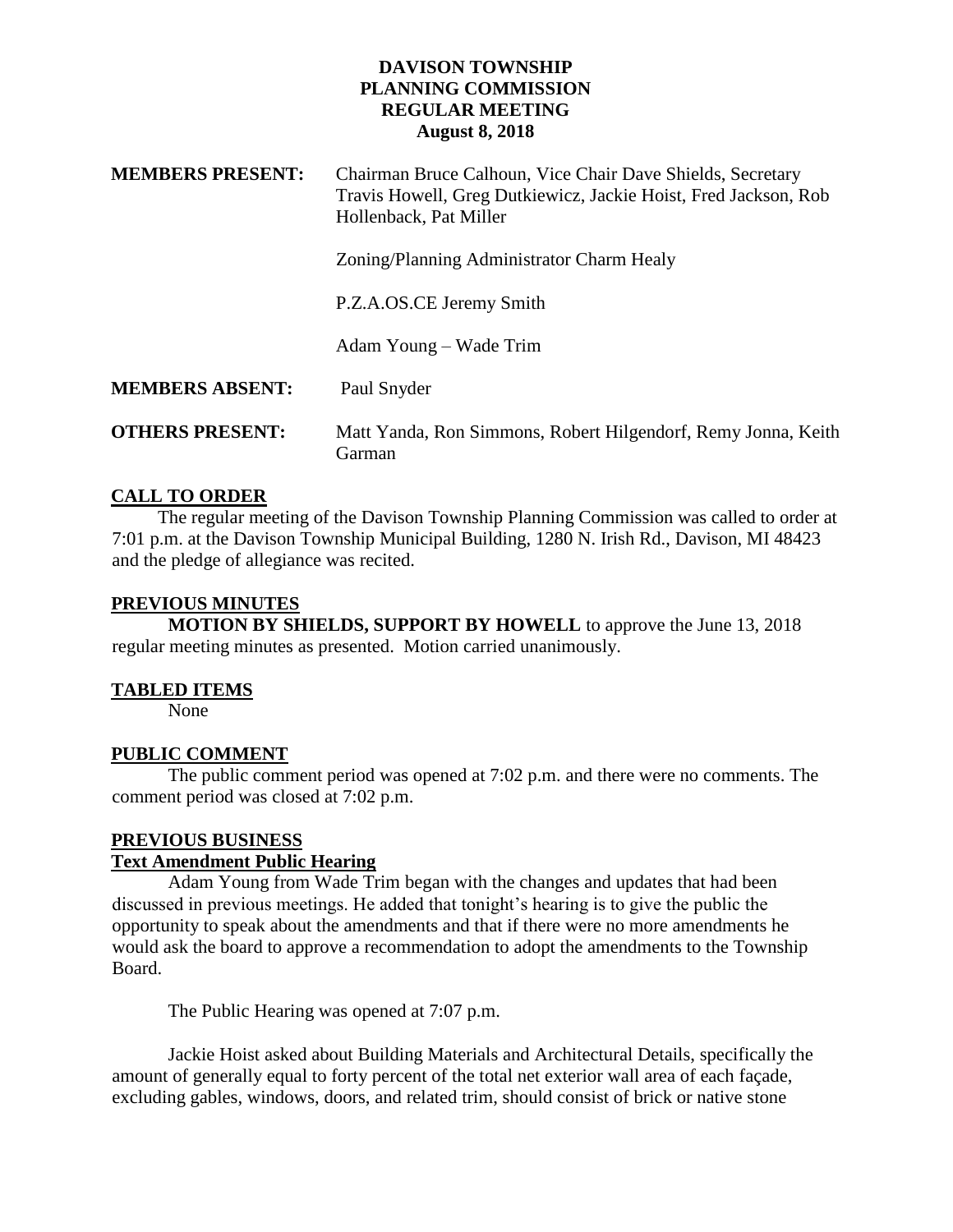materials. She wondered how we arrived at that percentage and if there would be some flexibility to this rule.

Adam said that he would have to review but believed that it was past practice and there could be wording added for flexibility.

Bruce asked if "at the discretion of the Planning Commission" could be added.

It was agreed to add the wording "at the discretion of the Planning Commission."

The Public Hearing was closed at 7:14 p.m.

**MOTION BY JACKSON, SUPPORT BY HOIST** to approve the Text Amendments as presented with the wording "at the discretion of the Planning Commission" added to Building Design Guidelines, Item C, Paragraph (i) and with that a recommendation of approval to the Township Board of Trustees. Motion carried unanimously.

### **NEW BUSINESS**

# **Case #16-RZ-79-Ronald Simmons Rezoning 05-08-100-033**

Ron Simmons – 10043 Clark Road – the applicant, is requesting to rezone the property at 1324 N. Irish Road from General Commercial and Limited Manufacturing to General Commercial in order to sell the property. He stated he has had several offers to purchase the land however because of the current zoning all have fell through.

Jeremy gave the administrative review stating the property is 39.86 acres and has approximately 540 feet of frontage on Irish Road and is 2,450 feet deep. The parcel is bordered on the south property line by public lands and the north & east property line is zoned Residential Urban Single Family with the west property line being General Manufacturing. He is asking the board make a recommendation to the Township Board of Trustees for approval of the rezoning based on it is compatible with the surrounding land uses, it is located within the DDA and the Future Master Plan recommends this area for General Commercial.

There was discussion about the sale of the property and the possibility of rezoning it again if that is something another owner would like.

**MOTION BY MILLER, SUPPORT BY SHIELDS** to recommend to the Township Board of Trustees approval of Case #16-RZ-79 based on the Administrative recommendations, the update of the zoning map and the fact that it could be rezoned if desired. Motion carried unanimously.

### **Case #16-SCU-2018-1- Drive Thru Restaurant – Jonna Properties**

The applicant, Jonna Properties, is requesting a drive thru restaurant and retail development. The first phase of the development would be to build a restaurant with drive thru services.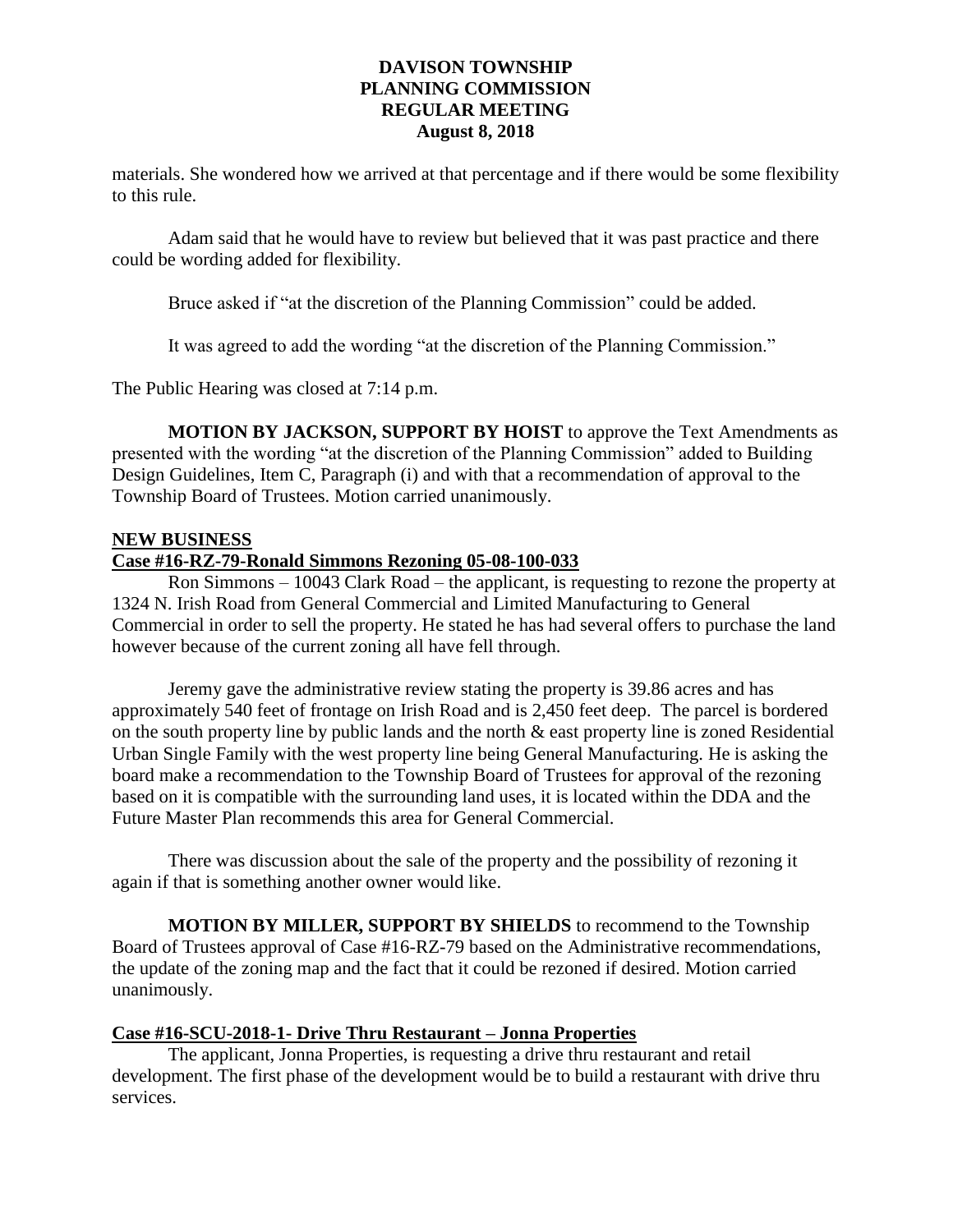Charm gave the administrative review stating the development will be done in phases. Phase 1 will be the roads, infrastructure, sidewalks, landscaping and a retail site. The Special Condition Use is for the drive thru restaurant. She recommended to approve based on this type of use is a permitted use in the General Commercial Zoning District, and the drawings reviewed by the staff reflect the requirements set forth in the Davison Township Zoning Ordinance Section 1302.7 and 1903 for a drive thru restaurant.

There was discussion on stacking of cars, and the reason it is a special condition use case.

**MOTION BY JACKSON, SUPPORT BY HOIST** to approve Case #16-SCU-2018-1 based on the recommendations of the Building Department as presented. Motion carried unanimously.

#### **Case #16-SP-2018-3 Retail Center on Lapeer/Irish Roads-Jonna Properties**

The applicant is proposing a 8850 square foot retail center with a general development plan. Again this will be done in phases.

Charm stated the lot is 19.81 acres and will have a development of a retail center with a proposed Taco Bell and other out lots for sale. He will construct the two internal roads along with constructing sewer, water and storm utilities, detention ponds and roads. He will also be responsible for the landscape planting and maintenance in the common areas and construction and maintenance of the internal road light poles, fixtures and electricity and the sidewalk construction and maintenance. There will be an entrance off of Irish Road with a right in and right out only and an in/out on Lapeer Road. The site plan reflects 65 parking spaces with 53 parking spaces banked, if so allowed. The building has a classic modern design with tones of gray and landscaping being 30% required will have a minimum of 15% per out lot. Signs have not been proposed at this time. Lighting will be LED throughout the site, with shoebox style not to exceed the 3,000k maximum and the dumpster and enclosure will match the retail center. Submittals will be sent to the county agencies once approved by the Planning Commission. She recommended an approval of the Conceptual Site Plan for the General Development Plan and the 8,850 sq. ft. retail center based on the conceptual site plan contains the information required by the zoning ordinance with the type of uses proposed and is permitted in the General Commercial Zoning District and upon approval by the Planning Commission the applicant may proceed with preparation of the engineered drawings for the Genesee County Agencies.

There was discussion about the type of building material being used, reshaping the detention pond to accommodate closer parking for customers, the basin being fenced, pedestrian crossing from retail to restaurant, the banked parking details, the connections of the parking areas/driveways and the dumpster enclosure area.

**MOTION BY HOIST, SUPPORT BY SHIELDS** to approve Case #16-SP-2018-3 based on the recommendations of the Building Department as presented with more landscaping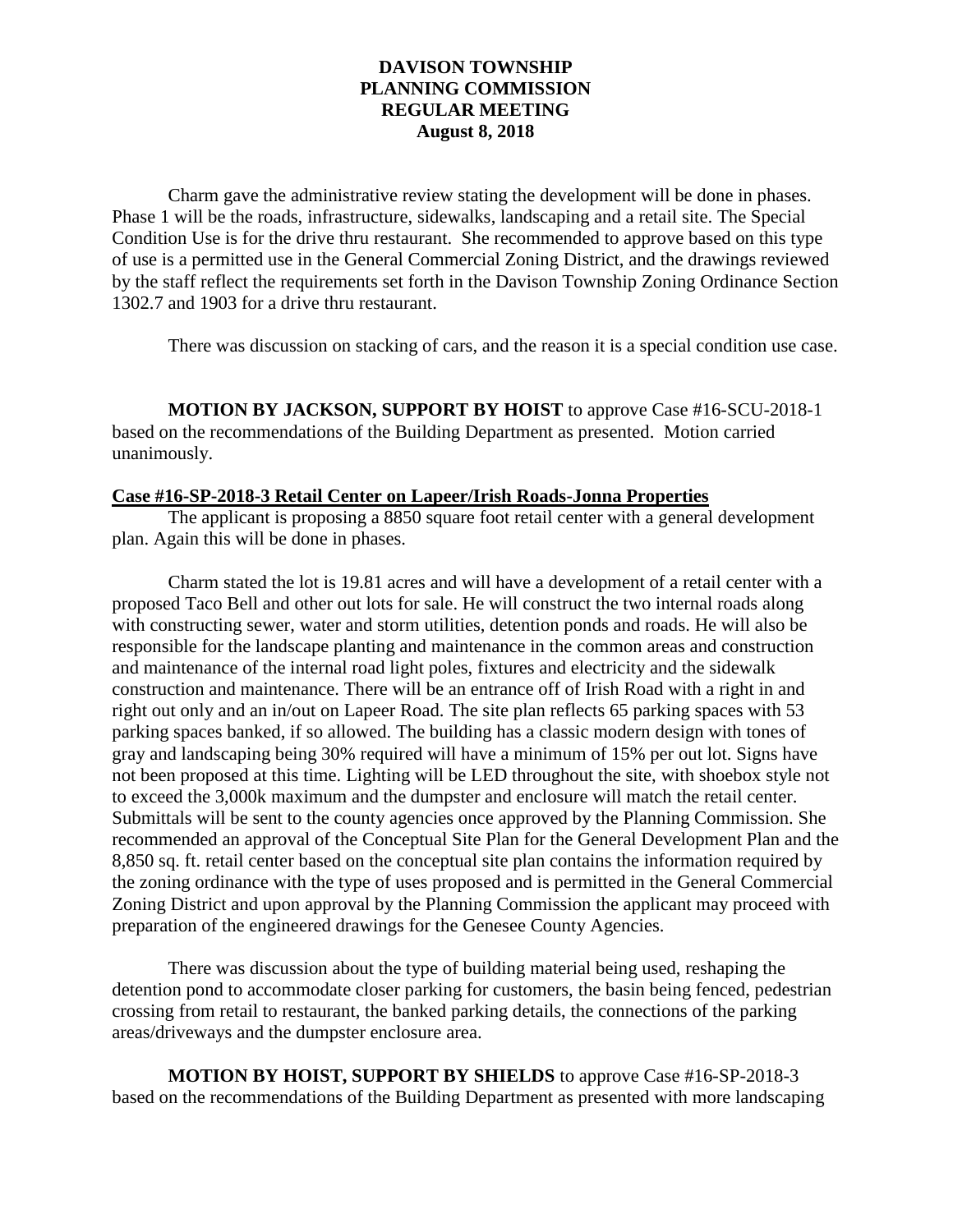around the pond area, a material sample, banked parking location changes and pedestrian connectivity between the retail and restaurant. Motion carried unanimously.

### **Case #16-SCU-2018-2 Taco Bell Drive Thru**

Matt Yanda-Taco Bell representative and applicant, stated the drive up will have a nine car stack, the site will be on Irish Road, parking will be 34 spaces, landscaping as required.

Charm said that Taco Bell is required to have a special condition use for the drive thru. The Building Department is recommending an approval based on this type of use is a permitted use in the General Commercial Zoning District and the drawings reviewed by the staff reflect the requirements set forth in the Davison Township Zoning Ordinance Section 1302.7 and 1903 for a drive thru restaurant.

There was discussion on the type of drive up ordering style, speaker verses touch menu, and if there was a limited mileage area per same kind of restaurant within the township.

**MOTION BY MILLER, SUPPORT BY JACKSON** to approve Case #16-SCU-2018-2 based on recommendations from the Building Department as presented. Motion carried unanimously.

#### **Case #16-SP-2018-4-Taco Bell**

Charm stated that there would be 34 parking spaces as required, the building will have the newer color scheme of bronze tones with gray accents, the landscaping equals 41.4%, LED lighting with shoebox style will be used, the dumpster and enclosure will match the building, no signs have been applied for yet as well as no submittals to the county agencies have done at this time. The Building Department would recommend an approval based on this conceptual site plan contains the information required by the zoning ordinance based on the type of use proposed and upon approval by the Planning Commission the applicant may proceed with preparation of the engineered drawings for the county agencies.

There was discussion about the lighting, the building material, screening the roof tops, the driveway locations on Irish Roads, and the sidewalk placements.

**MOTION BY JACKSON, SUPPORT BY HOIST** to approve Case #16-SP-2018-4 based on the recommendation of the Building Department with sidewalk placement, pedestrian crossings, side lighting and screening of the RTU's amendments. Motion carried unanimously.

### **INFORMATIONAL ITEMS**

Huntington Bank on Irish Road being refurbished to office building.

Care to Fresinius is changing its name